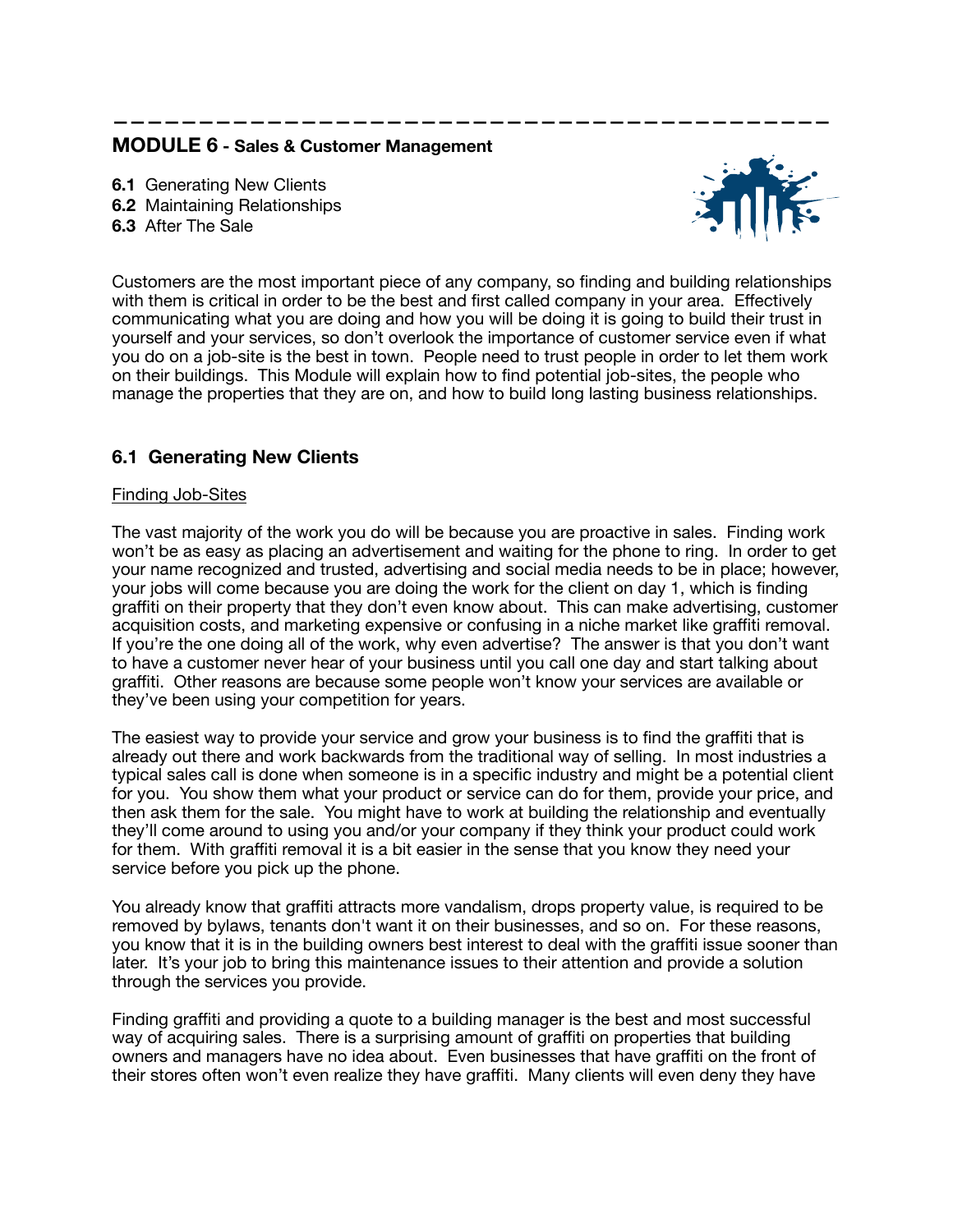graffiti when you contact them, so it's important to have your "ducks in a row" before you call anyone.

Driving, biking, or walking are easy ways to cover ground in a city and find graffiti. When you see graffiti, take a photo of the building's address and then photos of all the graffiti you can find on that property. There is a high probability that there is more than just the obvious one you noticed at first. You should also look for patterns or paths when you see graffiti. It is often done by someone who is walking somewhere, so they will tag along the way. Once you see 2 tags you will probably start to see where they were going, depending on the distance. If you see 2 tags, start to think of who this person is and where they could have been going. If one starts at a bus stop, where could they be going? Is there a movie theatre, bar, skatepark, or somewhere else that could be a place someone who fits a taggers demographic could be going? Finding 2 or more pieces of graffiti will often lead to multiple quotes for you, so be ready to walk in some unusual places and look all around. Graffiti often has a pattern, but it may not be obvious.

As you are taking photos, talk to some of the store owners or managers in the buildings. Most likely they rent space in the building, but they can give you the name of the property management company or building owner. The building managers or owners are the only people you want to contact. Passing your card along to the shop owner to pass along to the building owner seldom happens and you can't rely on other people to do this part of your sale. You need to talk to the manager of the building directly in order to have success in selling your service.

Sales calls can and should be done anywhere. Once you have taken your photos of the building address or street name and graffiti, look for a lease sign in a window, such as a vacant store within the same building if there isn't a store manager in any of the other shops. The main purpose of your business is to build a data base of local building owners or managers. Having this information available in the future will be worth every second you spend on it.

There are 2 ways of going about this task. One is to contact people from wherever you are at the time you find the graffiti, such as a store manager/owner. This can be great if you are capable of doing all of your quotes and organizing photos from your phone or laptop in your vehicle. If your database is only available on your computer that is at your office, perhaps the next option is a better option because you won't be spending time re-finding a building manager who is already in your database. The second way of finding jobs is to collect as many photos as you can in a period of time and contact everyone when you're back at your desk/ office/computer. This can be the most effective because you stay on one task and cover a lot of ground, but you need to find the balance between finding graffiti and finding out who to contact. You don't want to spend 3 days finding 100 photos of graffiti then contacting people with old photos of graffiti that could have been cleaned up or had more graffiti added to them.

Finding customers can be time consuming at first, so plan your week on the weather, jobs, staffing, etcetera. The easiest way to manage a day of sales will depend on what you like to do personally, but a good start would be to find graffiti in the morning and contact the building managers in the afternoon. If it is sunny outside and suppose to rain the next day, then try finding graffiti all day and do sales the entire following day. You will have to find a system that works for you, but as long as you're looking for graffiti and getting quotes out shortly after, you should be on your way.

Common places to find graffiti are on commercial buildings. Downtown areas, strip malls, alleys, back of buildings such as staff areas, near bus stops, close to high schools, corner stores, previously tagged areas, and so on. There aren't many places that don't get hit with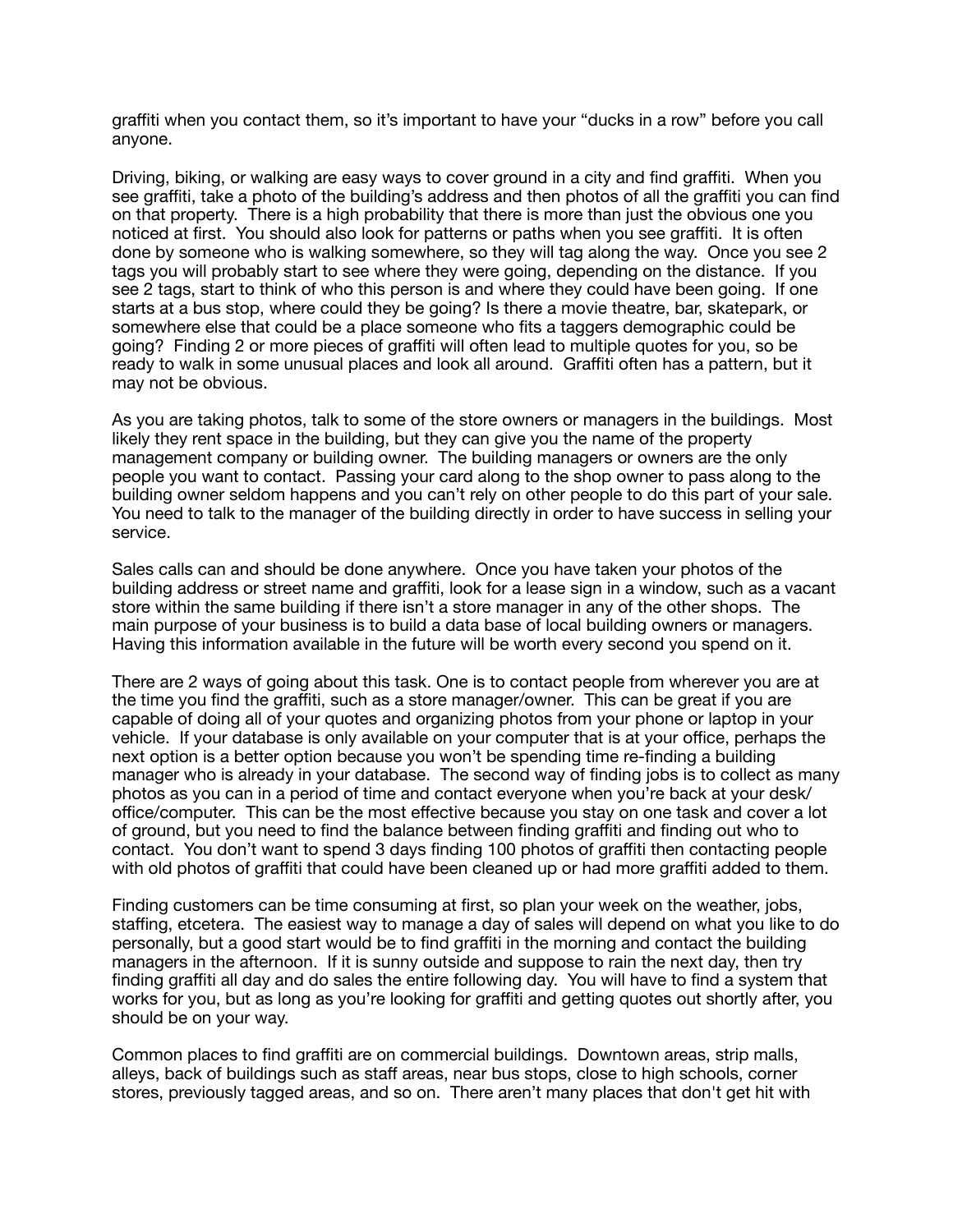graffiti, but you should be able to recognize who is likely to accept a quote and starting with your database each time is a good idea. If you've worked for them before, they'll most likely hire you a second time, so keep your sales going with these customers.

Residential clients are also good to have and they can be easier to contact by knocking on their door or leaving your card in their mailbox. Many residential locations with graffiti don't have the same budget as commercial buildings do. This can be a common roadblock because they will do it themselves if it's a painted surface, or they will leave it on their building if they aren't being asked by bylaw officers. A common thought process is that it will just reappear if I remove it. Residential graffiti removal jobs are more likely to be accepted if the graffiti is not a painting job.

### Finding Customers

As a graffiti removal service provider, your target audience will most likely be property/building managers, building owners, corporate company maintenance divisions/janitorial departments, and companies that own their own buildings. This gives you a huge possible demographic to try and reach, but there are some great underlying opportunities that will work in your favour.

Building managers often manage multiple buildings. This is a great opportunity as a niche maintenance service company. By reaching 1 property manager you could potentially be extending your services to tens, or hundreds of buildings. Building a relationship of trust and consistency with one property manager will be more valuable than spending \$100 per month on a newspaper ad that will reach thousands of people, but non-qualified customers. This means that you're wasting your advertising dollars if you could simply spend some time on the phone, in person, or through email with a property manager instead. If you are offering house pressure washing, news papers might be a good avenue to explore because older demographics still read newspapers and they would likely need someone to provide that service for them.

Graffiti removal customers can often be found with some work on the phone and at a computer. Make your own database for customers and start contacting them with your information. Even if they don't have a building with graffiti on it, your information will be useful to them when they do require your services. They might even know of a building or 2 that they manage that has graffiti and will ask for a quote on it. Get to know the property mangers in your area and work on these relationships.

Building owners (who manage their own buildings) are very similar to property managers. People who own commercial buildings often own more than one, or they know other people who own commercial buildings as well. Find out if they own other properties and add them to your database. Your database will save you hours of research when you see graffiti, so if there is ever an opportunity to add to it, don't hesitate.

Companies that own their own buildings (think national or international restaurants, big box stores, etcetera..) will often have a division that manages the commercial maintenance on them and outsources the work. Getting one job for a large corporation could mean getting all of the graffiti removal jobs at all of their locations that you are willing to travel to. Once you are set up as a vendor for them (usually some paperwork to prove you are insured, have a safety plan in place, capable of doing the work, and will abide by their policies while on the job-site) they will be easy to contact and getting future approvals on a quote will only take minutes.

Most people will welcome having an extra set of eyes on their property from time to time. If you are patrolling an area of town and know who owns each building, there can often be some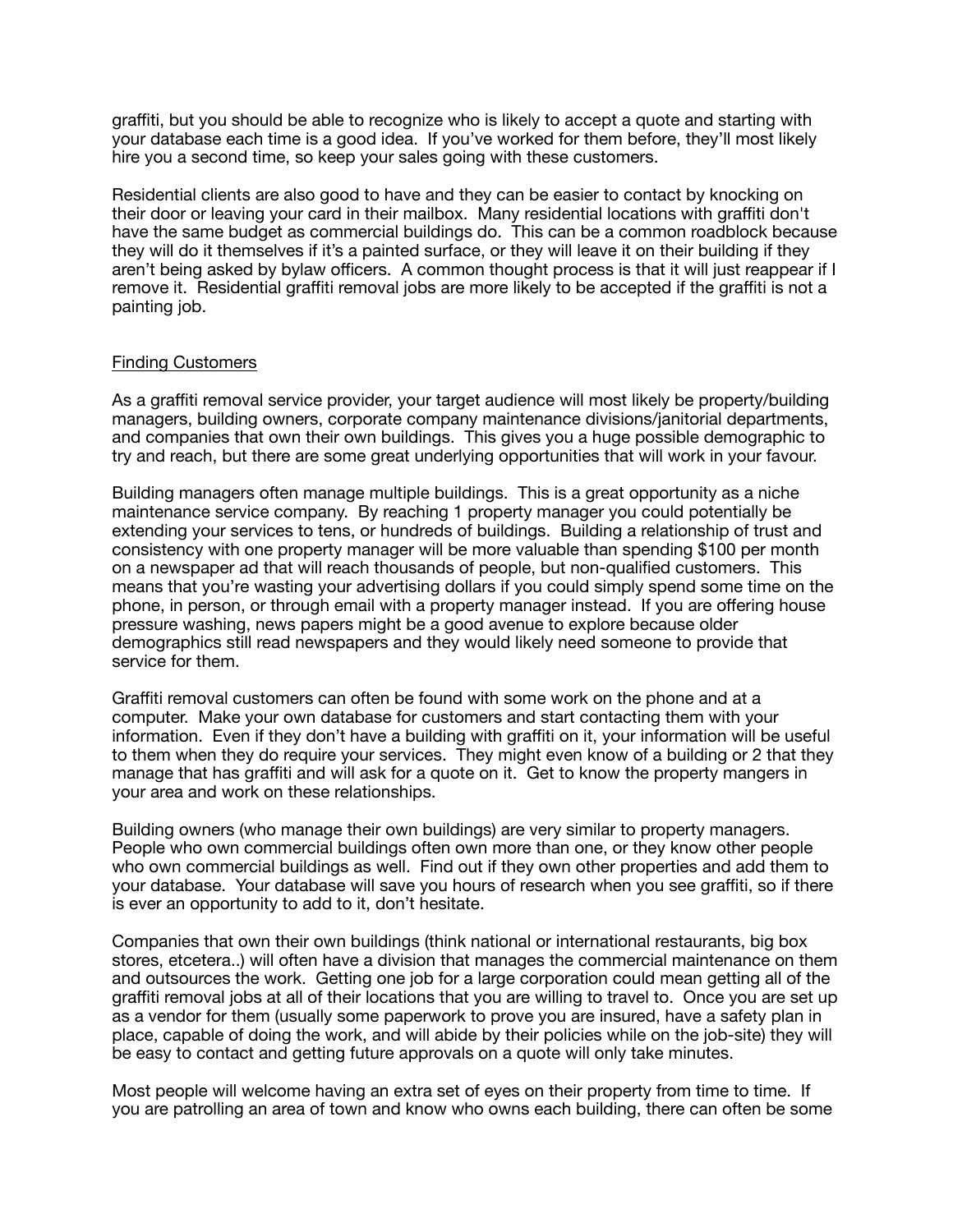reason to contact them and give them an update on it if something is wrong with it, other than graffiti. For example, if you're looking for graffiti on a building, you may happen to notice that the building has an issue that may not have been identified yet. This is a great opportunity to call the owner and let them know that they have a broken eavestrough or that a vehicle may have backed up to an area and caused some new damage. This shows that you're looking after them and they will find this invaluable. Building relationships come in a variety of ways, so don't rely on graffiti as the only opportunity to have a quick chat and move on. Next time you send a graffiti removal quote to them you will probably be on the top of their list of companies to use.

Your goal is to know who owns or manages every building in your area and which ones have graffiti on them.

## Sales Calls

If you don't have a specific address in your database yet that you need for a quote, follow this model to locate the correct person to speak with. As you may know from your other services that you've sold, you don't want to rely on people who don't do the hiring or manage the maintenance on a building to pass along a quote. They can forget to do it, which leaves you having to follow up and often realizing they didn't do what they said they were going to do, or you have even contacted the wrong office/division in the first place. People also like to assume, or tell others, that they have more control in a company than they do. Make sure you give the quote to the person who will be making the decision directly.

Try using these statements until you find what works best for you.

Introduction < *Hello, my name is (your name) and I'm calling from (your company name)* > …

"*I'm looking for the maintenance manager of your building.*"

or

"*I've noticed your building at (address) has graffiti on it and I'm looking for the owner or building manager. Can you put me through to them?*"

#### or

"*I was working in the area and noticed that your building has graffiti on it. Do you know who I can send a quote to in your company?*"

Before you know who the manager or decision maker is, don't dive too deep into the details. Save the information for the correct person. If they ask you to send it to them, ask who you can address the email to in order to get a name. Or simply ask them who it will be forwarded to for your follow up call. This can help ensure that they will pass it along or else they will look like they didn't do their job. Be friendly, but persistent and direct.

Once you've located and contacted the right person, there are some easy ways to close a sale and even easier ways to never be allowed on their property again. Friendliness is the answer to both of these situations. Remember that whoever you call about graffiti removal is just realizing that their building was a target of vandalism and the person who could be making money off of this issue is also the one informing them of it. There aren't too many other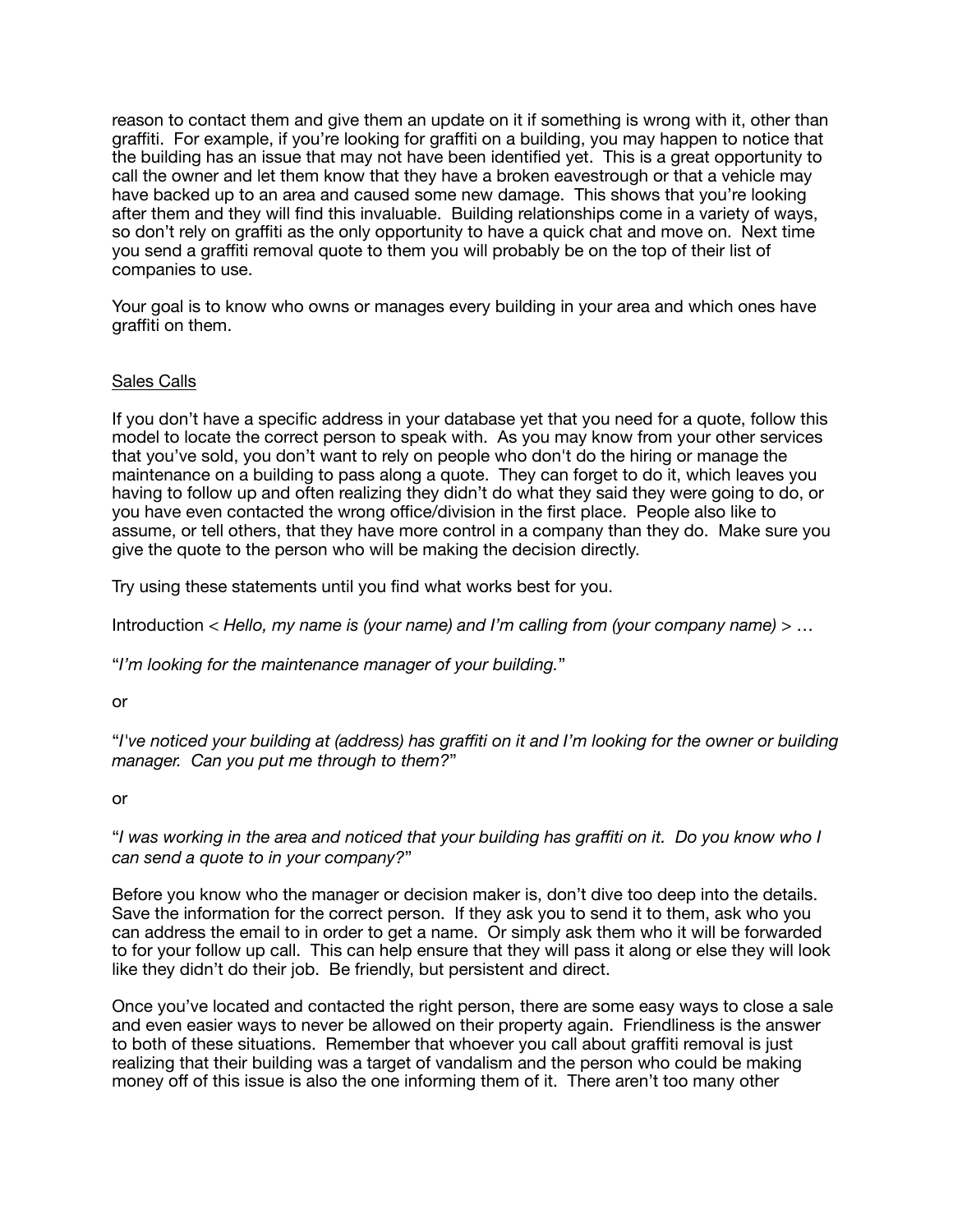examples of this situation in other industries where a cold call from a sales person is telling them they have a completely unexpected bill coming their way regardless of what they say. For example, if you notice water pouring out of an area of your house or building, you have to deal with it, but you are the one calling the plumber. It feels a lot different than if a plumber pulled up to your house and said you have an unknown leak that's damaging your building and I'm here to fix it. The first scenario feels like you noticed something, you are the one being proactive, and the plumber who shows up in 15 minutes is the hero. The second approach can feel suspicious as to how they knew about damage before you did.

At the end of the day, they are a victim of a random act of vandalism and you are there to make a sale. Your job is to bridge their immediate feelings with a solution that brings them back to feeling in charge and relieved that you were there to help them. Another good way to give them more control in their current situation is to also provide them with a quote for your GPP as well as the one time removal quote. By having more than one option, they will then be in a situation where they get to make a financial decision as well as whether or not to go ahead with your quote. The more power and control you can give them, the better and more comfortable they will feel, which can lead to securing the job.

The following quote can help guide your sales call when informing people that they have graffiti.

< Introduction >

"*Thanks for taking my call. I noticed that your building has graffiti on it and was wondering if you'd like a quote for the removal of it?*" This is a very subtle and non-intrusive approach and takes the urgency out of the equation, which can keep emotions steady, as well as puts the decision in their court.

A common reply is that they already have a company that they use, or that they don't think they have the graffiti you are talking about. A simple reply back with "Ok, *I might be able to save you some money if you'd like a quote to compare it to.*" is a good start, or let them know you can send them photos as you "*might be confused on the address.*".

You can also let them know if you noticed that their neighbours buildings were hit too, if they are, which is extremely common. This feeling of not being the only one who is in this predicament is comforting information to give someone. Firstly they don't feel like they were specifically targeted and secondly they are part of a group now and not alone as a sole victim. They may want to talk about what is going on and feel flustered at first, but talk to them and be understanding. Being empathic for a few minutes on the phone could bring you this job as well as all future jobs on all of the buildings that they own. Your other services could break into their company database through graffiti removal and take over some other needs they have as well. There are typically much fewer building owners or managers that you will deal with than actually buildings, so spend time and build a relationship when you are able to find one of them.

Often the end of a conversation will result in a definitive yes or no. If they are leaning towards, or even saying no, then ask if you can send them the quote so they have your information for future considerations. Once they have had time to process the vandalism they are more likely to make a decision in your favour. They may also have wanted to look into your company some more, see your professionalism, or they could have been taken too off guard at the time. If you do send an email, follow up with a call 2-3 days later if you notice the graffiti is still on their building.